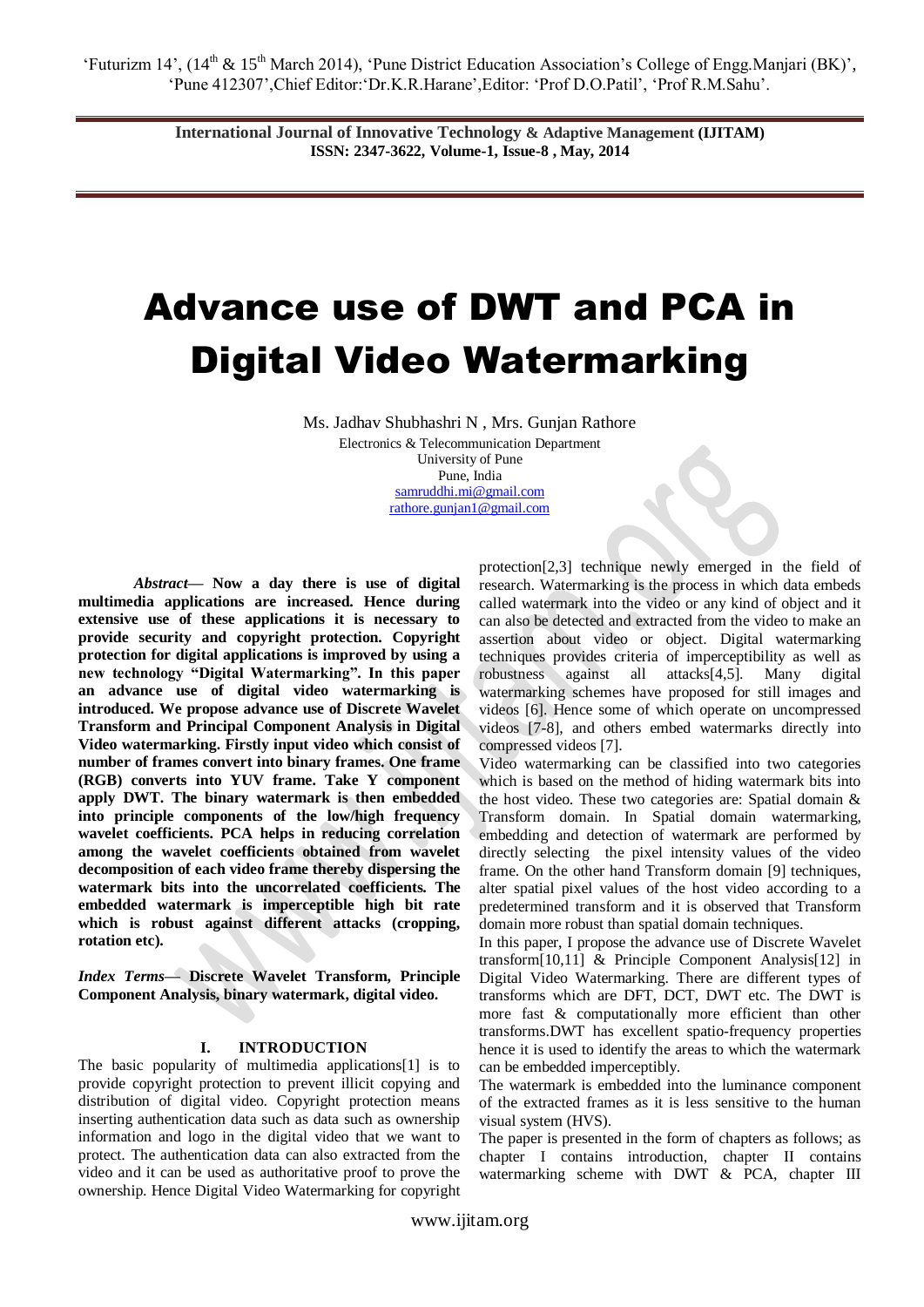**International Journal of Innovative Technology & Adaptive Management (IJITAM) ISSN: 2347-3622, Volume-1, Issue-8 , May, 2014**

contains system flow, algorithms and performance analysis with results and finally chapter IV contains conclusion.

## **II. WATERMARKING SCHEME WITH DWT & PCA**

 The watermarking scheme contains algorithm which is implemented by using DWT & PCA. So, let us discuss about DWT & PCA.

# *1. Discrete Wavelet Transform*

 Discrete Wavelet Transform mostly used in the applications of signal processing. A single stage wavelet transformation consist of filtering operation that decomposes an image into four frequency bands as shown in (fig 1). It is 2D-DWT which is an application of 1D-DWT in horizontal & vertical directions. The top-left corner of the transformed image ("LL") is the original image. The top-right corner ("HL") consists of residual vertical frequencies , the bottomleft corner ("LH") contains residual horizontal frequencies and the bottom-right corner ("HH") contains residual diagonal frequencies. The wavelet decomposition has some important properties. First, the number of wavelet "coefficients" is the same as the number of pixels in the original image and so the transform is not inherently adding or removing information. Second, many of the coefficients of the high-frequency components("HH", "HL" and "LH" at each stage) are zero or insignificant. This reflects the fact that much of the important information in an image is lowfrequency. Third, the decomposition is not restricted by block boundaries (unlike the DCT) and hence may be a more flexible way of de-correlating the image data (i.e. concentrating the significant components into a few coefficients) than the block-based DCT. Since the HVS is less sensitive to high frequencies, embedding the watermark in high frequency sub-bands makes the watermark more imperceptible while embedding in low frequencies makes it more robust against various attacks.

| LL | HL |
|----|----|
| LH | HH |

Figure 1. DWT sub-bands

#### *2. Principle Component Analysis*

PCA is a useful statistical technique that has found application in fields such as face recognition and image compression, and is a common technique for finding patterns in data of high dimension[13]. It uses an orthogonal transformation to convert a set of observations of possibly correlated variables into a set of values of uncorrelated variables called principal components. PCA is used for identifying patterns in data and expressing it by their similarities and differences. The advantages that PCA is powerful tool in the analysis of data, also once patterns in data get identified data can be compressed by reducing number of dimensions without loss in information. It covers standard deviation, covariance, eigenvectors and eigenvalues[13]. The data with maximum covariance are plotted together and is known as the first principal component.The first principle component contains maximum energy concentration.

Standard Deviation :

The average distance from the mean of the data set to a point. The way to calculate it is to compute the squares of the distance from each data point to the mean of the set, add them all up, divide by n-1 and take the positive square root[13].

#### Covariance :

 Covariance is such a measure. Covariance is always measured between 2 dimensions. A measure of how much each of the dimensions varies from the mean with respect to each other[13].

#### Eigenvectors :

 Eigenvectors can only be found for square matrices. And, not every square matrix has eigenvectors. For n x n matrix there are n eigenvector[13].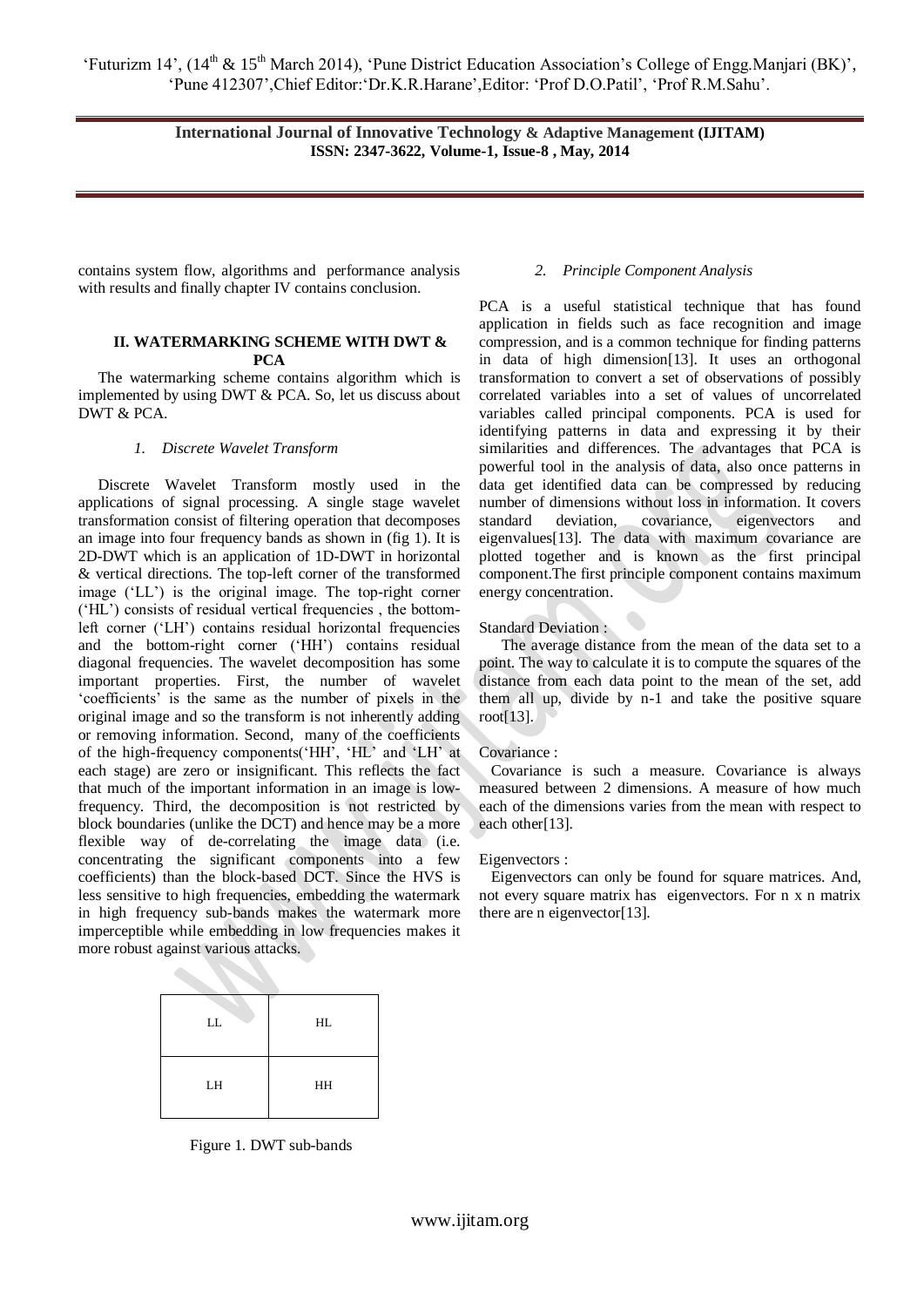'Futurizm 14', (14<sup>th</sup> & 15<sup>th</sup> March 2014), 'Pune District Education Association's College of Engg.Manjari (BK)', "Pune 412307",Chief Editor:"Dr.K.R.Harane",Editor: "Prof D.O.Patil", "Prof R.M.Sahu".

> **International Journal of Innovative Technology & Adaptive Management (IJITAM) ISSN: 2347-3622, Volume-1, Issue-8 , May, 2014**

#### **III. SYSTEM FLOW**



**Fig.2 Block Diagram of Watermarking**

3.Algorithms for watermarking using DWT and PCA

It consist of two algorithms, Algorithm 1 and Algorithm 2 .Algorithm 1 consist of embedding and extraction algorithms respectively.

*Algorithm 1* Embedding algorithm Step 1: The original input video contains n number of frames, convert into binary frame of '0's  $\&$  '1'

Step 2: Take one frame and convert from RGB to YUV colour format

Step 4: Take luminance component of one frame and apply DWT we obtain four sub bands as shown in above diagram.

Step 5: Take LL component and apply PCA .

Step 6: From algorithm 2 obtain the principle component PC and watermark bits are embedded with factor α. The embedding is carried out by equation

 $PC'_{i}= PC_{i+}\alpha W$ 

where  $PC<sub>i</sub>$  represents the principal component matrix of the i<sup>th</sup> sub-block.

Step 7: Apply inverse PCA to the sub-blocks of the LL subband to obtain the modified wavelet coefficients.

Step 8: Apply inverse DWT we obtain the watermarked luminance component of the frame. The frame is in YUV format then convert into original RGB component.

Extraction algorithm

Step 1:The Extraction process is totally reverse process of embedding procedure.

Step 2: And finally watermark bits are extracted from the principal components of each sub-block as in equation  $W_i^{\prime} = (PC_i^{\prime} - PC_i^{\prime})/\alpha$ 

where W'<sub>i</sub> is the watermark extracted from the ith sub block.

#### *Algorithm 2*

The LL sub-band coefficients are transformed into a new coordinate set by calculating the principal components of each sub-block (size n x n).

Calculate vector  $PC_i$  as

 $PC_i = Z$  x coefficient

where  $PC<sub>i</sub>$  represents the principal component matrix of the i<sup>th</sup> sub-block.

Where  $Z=(D - \mu)/\sigma$ 

Where D-row vector  $\mu$ - mean  $\sigma$ -standard deviation

www.ijitam.org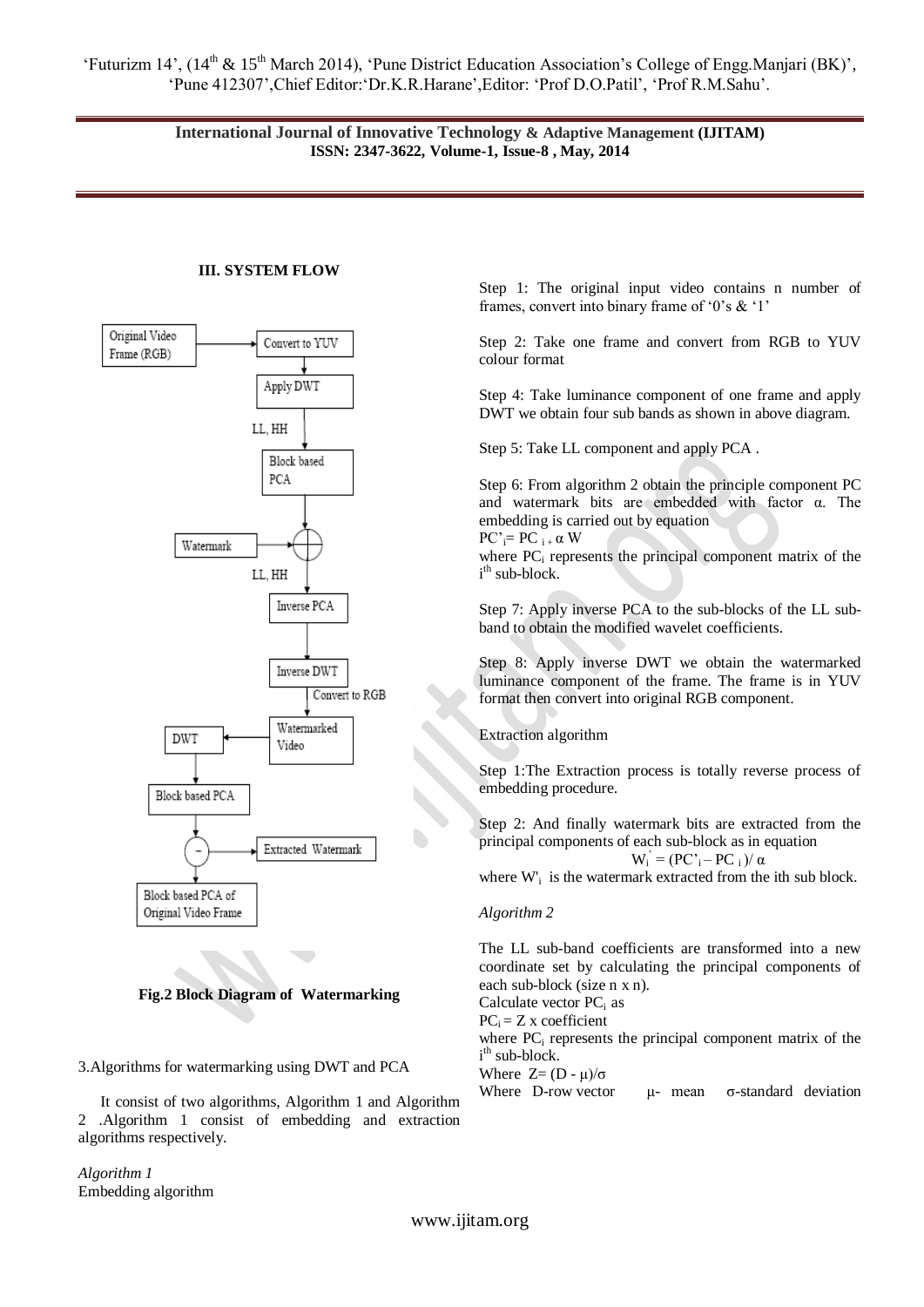'Futurizm 14', (14<sup>th</sup> & 15<sup>th</sup> March 2014), 'Pune District Education Association's College of Engg.Manjari (BK)', "Pune 412307",Chief Editor:"Dr.K.R.Harane",Editor: "Prof D.O.Patil", "Prof R.M.Sahu".

> **International Journal of Innovative Technology & Adaptive Management (IJITAM) ISSN: 2347-3622, Volume-1, Issue-8 , May, 2014**

#### **Performance Analysis**

The performance of the algorithm has been measured in terms of its imperceptibility and robustness against the possible attacks like noise addition, filtering, geometric attacks etc. by using the nature of PSNR & NC. PSNR :

The Peak-Signal-To-Noise Ratio (PSNR) is calculated by following formula:

 $PSNR = 10$   $Log_{10}$   $(255^2 / MSE)$ 

where MSE ( mean squared error ) between the original and distorted frames.

Higher values of PSNR indicate more imperceptibility of watermarking. It is expressed in decibels (dB).

## $\rm NC$  :

The normalized coefficient (NC) represents the robustness of watermarking and its peak value is 1.

The proposed algorithm is applied to a sample video sequence 'Lake.wmv' using a  $32 \times 32$  watermark logo. The grayscale watermark is converted to binary before embedding. Fig. 3(a) and 3(b) show the original and the watermarked video frames respectively.



(a)



(b) **Figure 3. (a) Original Video frame (b) Watermarked video**

Also the following example fig.4 (a)  $\&$  (b) shows the embedded watermark & extracted binary watermark image respectively.



# **Figure 4. (a) Original watermark (b) Extracted binary watermark**

The following table.1 shows the value of the data collected from the watermarked video after performing the various attacks.